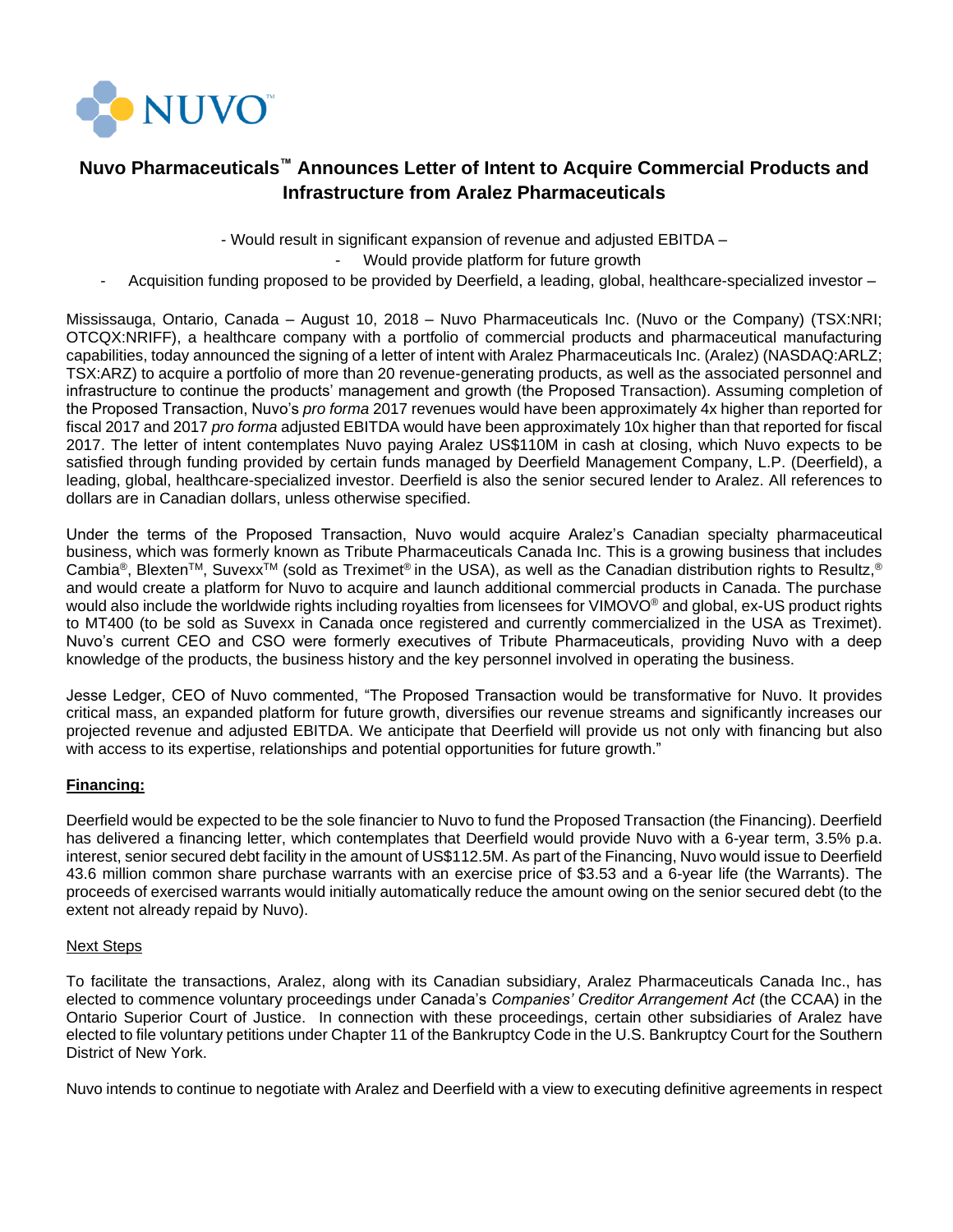of the Proposed Transaction and the Financing as soon as practicable. However, the letter of intent with Aralez is nonbinding and there is no legal obligation on Nuvo, Aralez or Deerfield to enter into definitive agreements in respect of the Proposed Transaction or the Financing. Accordingly, there can be no assurance that the Proposed Transaction or the Financing will proceed. Aralez has agreed to negotiate exclusively with Nuvo (with respect to the assets subject to the Proposed Transaction) until August 19, 2018. If definitive agreements in respect of the Proposed Transaction are executed, those agreements would be filed with the relevant bankruptcy courts as part of Aralez's restructuring process and would be subject to court approval. As part of the restructuring process, Aralez and its subsidiaries would be permitted to conduct a sale process in accordance with bidding procedures to be approved by the courts and to pursue a superior acquisition proposal for any of the assets subject to the Proposed Transaction in accordance with the bidding procedures. The definitive agreement in respect of the Proposed Transaction would serve as the "stalking horse" bid in such a sale process and would entitle Nuvo to a customary termination fee if it were not ultimately the successful bidder in the process.

If the parties enter into definitive agreements for the Proposed Transaction and the Financing and Nuvo is the successful bidder in the sale process, closing of the Proposed Transaction would be subject to customary conditions, including approval of the Proposed Transaction by the Canadian and U.S. bankruptcy courts. It is not anticipated that the approval of Nuvo's shareholders would be a condition to closing the Proposed Transaction or the Financing, but Nuvo would seek the approval of its shareholders following closing for certain terms of the warrants to be issued to Deerfield.

Nuvo does not intend to provide any further update regarding the Proposed Transaction until definitive agreements for the Proposed Transaction are entered into or the letter of intent has been terminated.

#### **About Nuvo Pharmaceuticals Inc.**

Nuvo (TSX: NRI; OTCQX: NRIFF) is a global commercial healthcare company with a portfolio of marketed products and pharmaceutical manufacturing capabilities. Nuvo has four commercial products that are available in a number of countries: Pennsaid® 2%, Pennsaid, Resultz® and the heated lidocaine/tetracaine patch. Nuvo manufactures Pennsaid 2% for the U.S market, Pennsaid for the global market and the bulk drug product for the HLT Patch at its FDA, Health Canada and E.U. approved manufacturing facility in Varennes, Québec. The Company's focus is to maximize the value of Pennsaid 2% and Resultz through out-licensing to commercial partners in international markets and identifying new opportunities to acquire additional, revenue generating or late-stage products or businesses to further diversify the Company's existing product portfolio. For additional information, please visit www.nuvopharmaceuticals.com.

#### **FOR MORE INFORMATION, PLEASE CONTACT:**

Investor Relations Email: [ir@nuvopharm.com](mailto:ir@nuvopharm.com)

#### **About Deerfield Management Company, L.P.**

Deerfield is an investment management firm, committed to advancing healthcare through investment, information and philanthropy. For more information about Deerfield, please visit [www.deerfield.com.](http://www.deerfield.com/)

#### **About Aralez Pharmaceuticals Inc.**

Aralez Pharmaceuticals Inc. is a specialty pharmaceutical company focused on delivering meaningful products to improve patients' lives by acquiring, developing and commercializing products in various specialty areas. Aralez's Global Headquarters is in Mississauga, Ontario, Canada and the Irish Headquarters is in Dublin, Ireland. More information about Aralez can be found at www.aralez.com.

#### **About Cambia**

Cambia (diclofenac potassium for oral solution) is a non-steroidal anti-inflammatory drug (NSAID) and currently the only prescription NSAID approved in Canada for the acute treatment of migraine attacks with or without aura in adults 18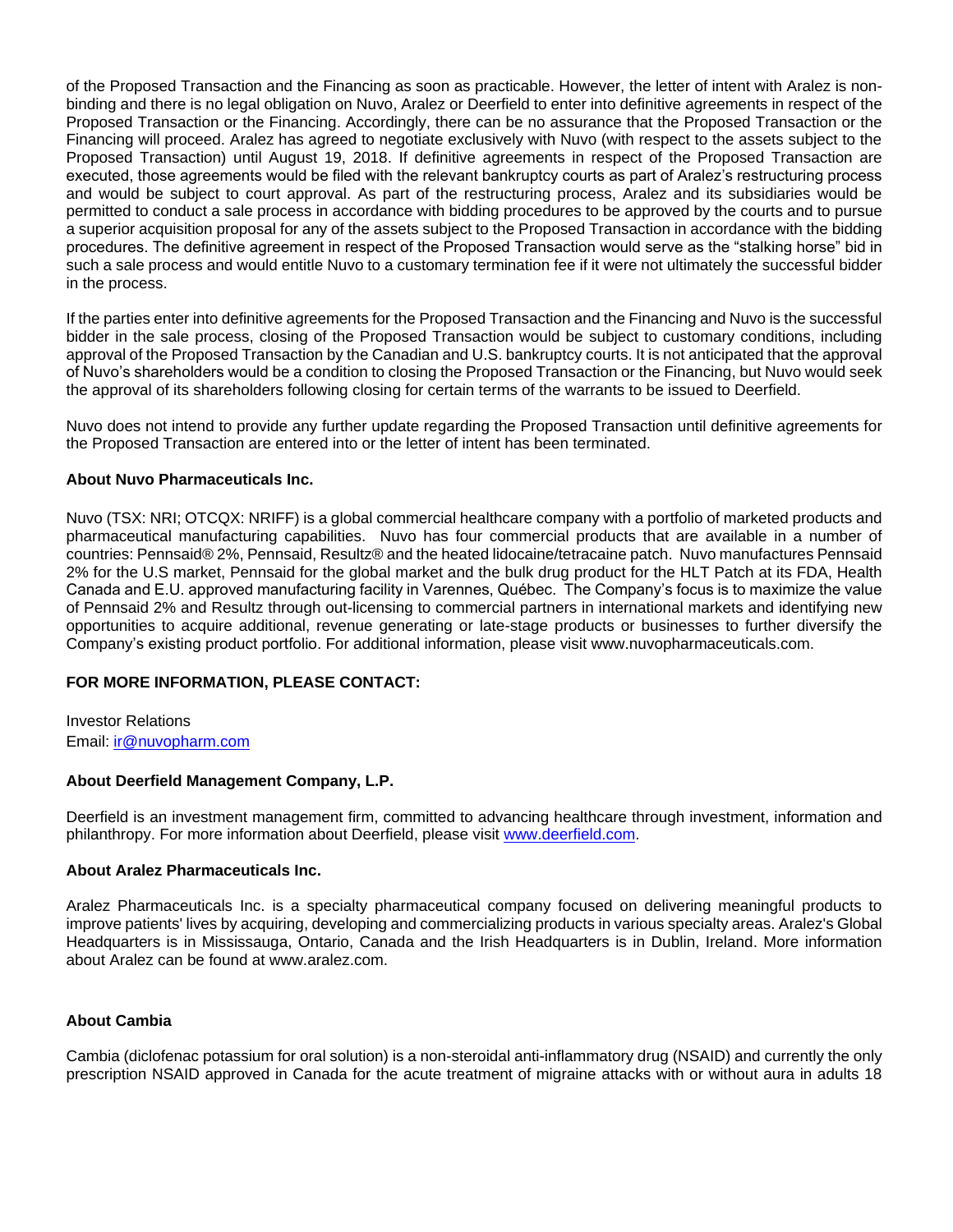years of age or older. Cambia was licensed from Nautilus Neurosciences, Inc. (Nautilus) in November 2010, which was acquired by Depomed, Inc. (Depomed) in December 2013. Cambia was approved by Health Canada in March 2012 and was commercially launched in Canada in October 2012.

# **About Blexten**

Blexten (bilastine tablets) is a second generation antihistamine drug for the symptomatic relief of allergic rhinitis and chronic spontaneous urticaria. Bilastine exerts its effect as a selective histamine H1 receptor antagonist, and has an effectiveness similar to other second generation antihistamines such as cetirizine, fexofenadine and desloratadine. It was developed in Spain by FAES Farma, S.A. In April 2016, Health Canada approved bilastine with the brand name Blexten (bilastine 20mg oral tablet) for the treatment of the symptoms of Seasonal Allergic Rhinitis (SAR) and Chronic Spontaneous Urticaria (CSU) (such as itchiness and hives). Blexten was commercially launched in Canada in December 2016.

# **About Suvexx**

Suvexx (sumatriptan/naproxen sodium) is a migraine medicine that was developed by Aralez's wholly owned subsidiary Pozen, Inc. in collaboration with Glaxo Group Limited, d/b/a GlaxoSmithKline (GSK). The product is formulated with Pozen's patented technology of combining a triptan, sumatriptan 85mg, with an NSAID, naproxen sodium 500mg, and GSK's RT Technology™ in a single tablet. In 2008, the FDA approved Treximet for the acute treatment of migraine attacks, with or without aura, in adults. Treximet is currently available in the United States only. Aralez plans to file a New Drug Submission for Suvexx with Health Canada towards the end of 2018.

# **About Vimovo**

Vimovo (naproxen/esomeprazole magnesium) is the brand name for a proprietary fixed-dose combination of entericcoated naproxen, a pain-relieving NSAID and immediate-release esomeprazole magnesium, a proton pump inhibitor (PPI), in a single delayed-release tablet. Pozen, Inc. developed Vimovo in collaboration with AstraZeneca. On April 30, 2010, the U.S. Food and Drug Administration (FDA) approved Vimovo for the relief of the signs and symptoms of osteoarthritis, rheumatoid arthritis, and ankylosing spondylitis, and to decrease the risk of developing gastric ulcers in patients at risk of developing NSAID-associated gastric ulcers. Vimovo is currently commercialized in the USA by Horizon Pharma USA Inc. and by AstraZeneca in various rest of world territories including Canada, Europe and select additional countries.

# **Cautionary Statements**

# Forward-Looking Statements

*This press release contains "forward-looking statements" within the meaning of applicable securities laws. Forward-looking statements can be identified by words such as: "anticipate," "intend," "plan," "goal," "seek," "believe," "project," "estimate," "expect," "strategy," "future," "likely," "may," "should," "will" and similar references to future periods. Forward looking information in this press release includes, but is not limited to, statements with respect to the ability of the parties to negotiate definitive agreements in respect of the Proposed Transaction and the Financing, the terms and conditions of the Proposed Transaction and the Financing, the ability of the parties to complete the Proposed Transaction and the Financing (including the satisfaction of the conditions to completion of the Proposed Transaction and the Financing), and the anticipated benefits of the Proposed Transaction and the Financing (including the results of operation of the acquired products and related assets following completion of the Proposed Transaction). The forwardlooking information contained in this press release is based on certain expectations and assumptions made by Nuvo, including: expectations and assumptions concerning the entering into of the definitive agreements in respect of the Proposed Transaction and the Financing, the receipt of required approvals and the satisfaction of other conditions to the Proposed Transaction; and that the letter of intent will not be amended or terminated.* 

*Forward-looking statements are neither historical facts nor assurances of future performance. Instead, they are based only on the Company's current beliefs, expectations and assumptions regarding the future of its business, future plans and strategies, projections, anticipated events and trends, the economy and other future conditions. Because forward-looking statements relate to the future, they are subject to inherent uncertainties, risks and changes in circumstances that are difficult to predict and many of which are*